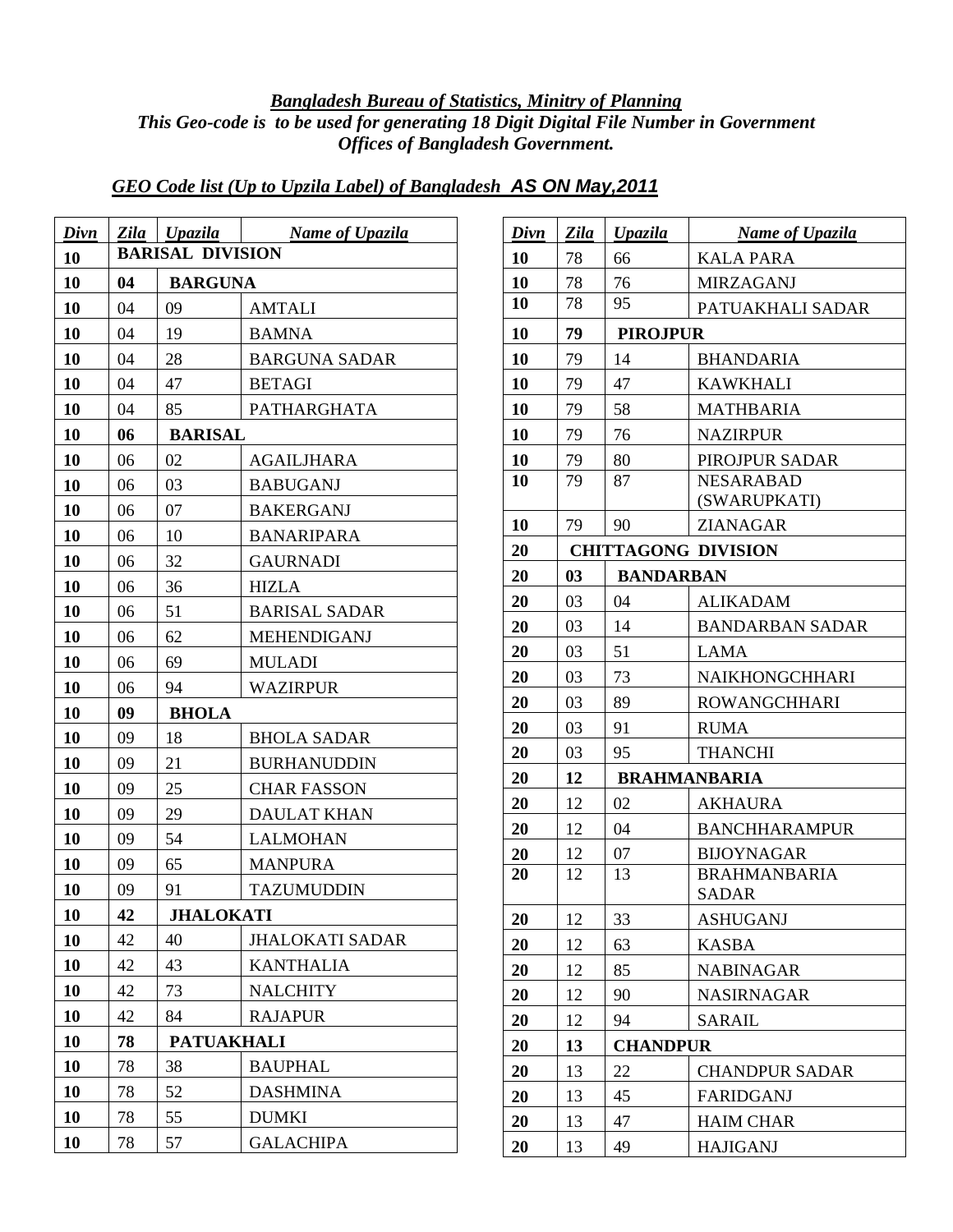| Divn | Zila | <u>Upazila</u>    | <b>Name of Upazila</b>                 |
|------|------|-------------------|----------------------------------------|
| 20   | 13   | 58                | <b>KACHUA</b>                          |
| 20   | 13   | 76                | <b>MATLAB</b>                          |
| 20   | 13   | 79                | <b>UTTAR MATLAB</b>                    |
| 20   | 13   | 95                | SHAHRASTI                              |
| 20   | 15   | <b>CHITTAGONG</b> |                                        |
| 20   | 15   | 04                | <b>ANOWARA</b>                         |
| 20   | 15   | 06                | <b>BAYEJID BOSTAMI</b><br><b>THANA</b> |
| 20   | 15   | 08                | <b>BANSHKHALI</b>                      |
| 20   | 15   | 10                | <b>BAKALIA</b><br><b>THANA</b>         |
| 20   | 15   | 12                | <b>BOALKHALI</b>                       |
| 20   | 15   | 18                | <b>CHANDANAISH</b>                     |
| 20   | 15   | 19                | <b>CHANDGAON THANA</b>                 |
| 20   | 15   | 20                | <b>CHITTAGONG PORT</b><br><b>THANA</b> |
| 20   | 15   | 28                | <b>DOUBLE MOORING</b><br><b>THANA</b>  |
| 20   | 15   | 33                | <b>FATIKCHHARI</b>                     |
| 20   | 15   | 35                | <b>HALISHAHAR THANA</b>                |
| 20   | 15   | 37                | <b>HATHAZARI</b>                       |
| 20   | 15   | 39                | <b>KARNAFULI THANA</b>                 |
| 20   | 15   | 41                | KOTWALI THANA                          |
| 20   | 15   | 43                | KHULSHI THANA                          |
| 20   | 15   | 47                | LOHAGARA                               |
| 20   | 15   | 53                | <b>MIRSHARAI</b>                       |
| 20   | 15   | 55                | PAHARTALI THANA                        |
| 20   | 15   | 57                | PANCHLAISH THANA                       |
| 20   | 15   | 61                | <b>PATIYA</b>                          |
| 20   | 15   | 65                | PATENGA THANA                          |
| 20   | 15   | 70                | <b>RANGUNIA</b>                        |
| 20   | 15   | 74                | <b>RAOZAN</b>                          |
| 20   | 15   | 78                | <b>SANDWIP</b>                         |
| 20   | 15   | 82                | <b>SATKANIA</b>                        |
| 20   | 15   | 86                | <b>SITAKUNDA</b>                       |
| 20   | 19   | <b>COMILLA</b>    |                                        |
| 20   | 19   | 09                | <b>BARURA</b>                          |
| 20   | 19   | 15                | <b>BRAHMAN PARA</b>                    |
| 20   | 19   | 18                | <b>BURICHANG</b>                       |
| 20   | 19   | 27                | <b>CHANDINA</b>                        |
| 20   | 19   | 31                | <b>CHAUDDAGRAM</b>                     |
| 20   | 19   | 33                | <b>COMILLA SADAR</b><br><b>DAKHIN</b>  |
| 20   | 19   | 36                | <b>DAUDKANDI</b>                       |
| 20   | 19   | 40                | <b>DEBIDWAR</b>                        |

| Divn | Zila | <b>Upazila</b>     | <b>Name of Upazila</b>                 |
|------|------|--------------------|----------------------------------------|
| 20   | 19   | 54                 | <b>HOMNA</b>                           |
| 20   | 19   | 67                 | <b>COMILLA ADARSHA</b><br><b>SADAR</b> |
| 20   | 19   | 72                 | <b>LAKSAM</b>                          |
| 20   | 19   | 74                 | <b>MANOHARGANJ</b>                     |
| 20   | 19   | 75                 | <b>MEGHNA</b>                          |
| 20   | 19   | 81                 | <b>MURADNAGAR</b>                      |
| 20   | 19   | 87                 | <b>NANGALKOT</b>                       |
| 20   | 19   | 94                 | <b>TITAS</b>                           |
| 20   | 22   | <b>COX'S BAZAR</b> |                                        |
| 20   | 22   | 16                 | <b>CHAKARIA</b>                        |
| 20   | 22   | 24                 | <b>COX'S BAZAR SADAR</b>               |
| 20   | 22   | 45                 | <b>KUTUBDIA</b>                        |
| 20   | 22   | 49                 | <b>MAHESHKHALI</b>                     |
| 20   | 22   | 56                 | <b>PEKUA</b>                           |
| 20   | 22   | 66                 | <b>RAMU</b>                            |
| 20   | 22   | 90                 | <b>TEKNAF</b>                          |
| 20   | 22   | 94                 | <b>UKHIA</b>                           |
| 20   | 30   | <b>FENI</b>        |                                        |
| 20   | 30   | 14                 | <b>CHHAGALNAIYA</b>                    |
| 20   | 30   | 25                 | <b>DAGANBHUIYAN</b>                    |
| 20   | 30   | 29                 | <b>FENI SADAR</b>                      |
| 20   | 30   | 41                 | <b>FULGAZI</b>                         |
| 20   | 30   | 51                 | <b>PARSHURAM</b>                       |
| 20   | 30   | 94                 | SONAGAZI                               |
| 20   | 46   |                    | <b>KHAGRACHHARI</b>                    |
| 20   | 46   | 43                 | DIGHINALA                              |
| 20   | 46   | 49                 | KHAGRACHHARI<br><b>SADAR</b>           |
| 20   | 46   | 61                 | <b>LAKSHMICHHARI</b>                   |
| 20   | 46   | 65                 | <b>MAHALCHHARI</b>                     |
| 20   | 46   | 67                 | <b>MANIKCHHARI</b>                     |
| 20   | 46   | 70                 | <b>MATIRANGA</b>                       |
| 20   | 46   | 77                 | <b>PANCHHARI</b>                       |
| 20   | 46   | 80                 | <b>RAMGARH</b>                         |
| 20   | 51   | <b>LAKSHMIPUR</b>  |                                        |
| 20   | 51   | 33                 | <b>KAMALNAGAR</b>                      |
| 20   | 51   | 43                 | <b>LAKSHMIPUR SADAR</b>                |
| 20   | 51   | 58                 | <b>ROYPUR</b>                          |
| 20   | 51   | 65                 | <b>RAMGANJ</b>                         |
| 20   | 51   | 73                 | <b>RAMGATI</b>                         |
| 20   | 75   | <b>NOAKHALI</b>    |                                        |
| 20   | 75   | 07                 | <b>BEGUMGANJ</b>                       |
| 20   | 75   | 10                 | <b>CHATKHIL</b>                        |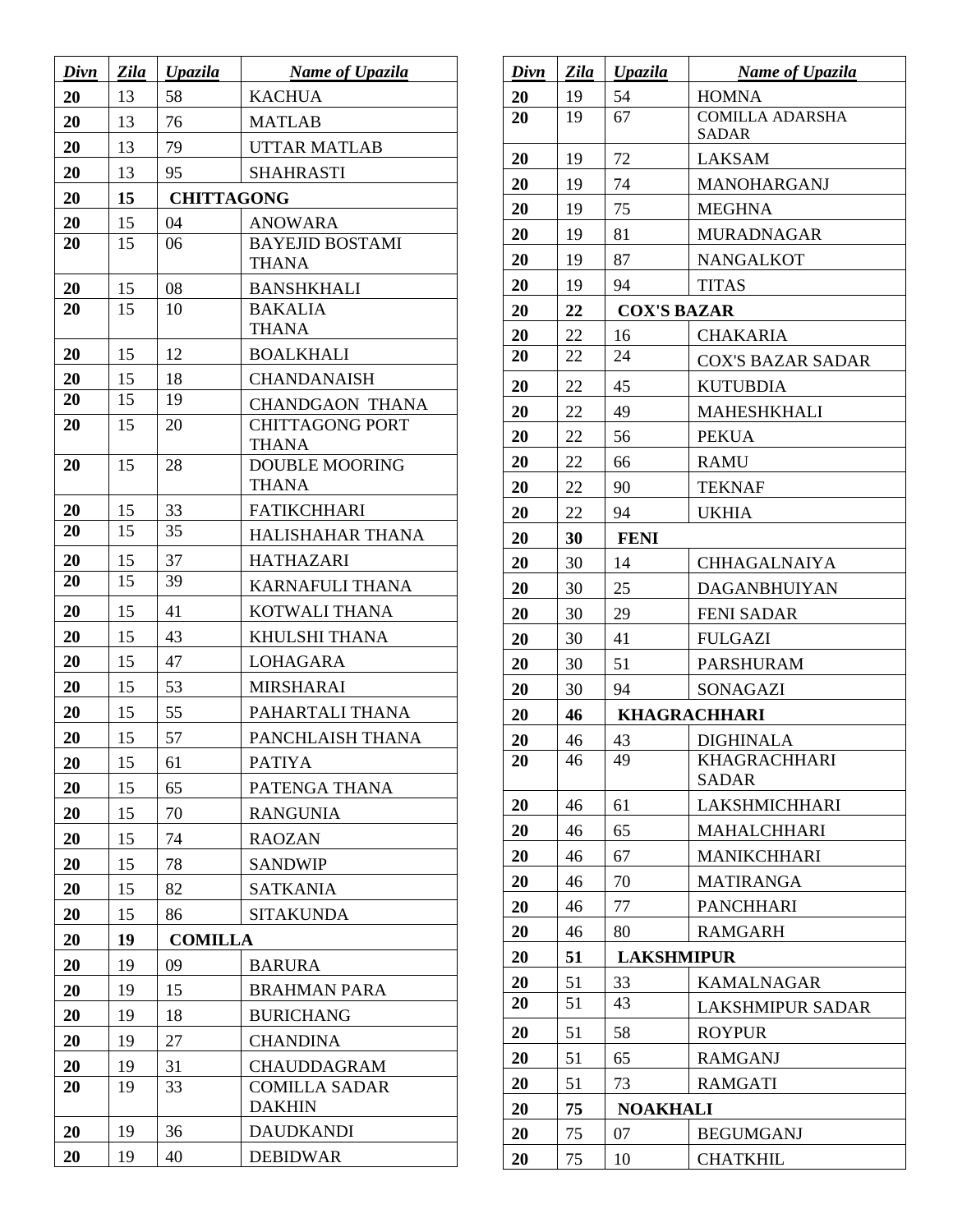| Divn | Zila | <b>Upazila</b>        | <b>Name of Upazila</b>             |
|------|------|-----------------------|------------------------------------|
| 20   | 75   | 21                    | <b>COMPANIGANJ</b>                 |
| 20   | 75   | 36                    | <b>HATIYA</b>                      |
| 20   | 75   | 47                    | <b>KABIRHAT</b>                    |
| 20   | 75   | 80                    | <b>SENBAGH</b>                     |
| 20   | 75   | 83                    | <b>SONAIMURI</b>                   |
| 20   | 75   | 85                    | <b>SUBARNA CHAR</b>                |
| 20   | 75   | 87                    | <b>NOAKHALI SADAR</b>              |
|      |      |                       | (SUDHARAM)                         |
| 20   | 84   | <b>RANGAMATI</b>      |                                    |
| 20   | 84   | 07                    | <b>BAGHAI CHHARI</b>               |
| 20   | 84   | 21                    | <b>BARKAL</b>                      |
| 20   | 84   | 25                    | KAWKHALI (BETBUNIA)                |
| 20   | 84   | 29                    | <b>BELAI CHHARI</b>                |
| 20   | 84   | 36                    | <b>KAPTAI</b>                      |
| 20   | 84   | 47                    | <b>JURAI CHHARI</b>                |
| 20   | 84   | 58                    | <b>LANGADU</b>                     |
| 20   | 84   | 75                    | <b>MANIARCHAR</b>                  |
| 20   | 84   | 78                    | <b>RAJASTHALI</b>                  |
| 20   | 84   | 87                    | <b>RANGAMATI SADAR</b>             |
| 30   |      | <b>DHAKA DIVISION</b> |                                    |
| 30   | 26   | <b>DHAKA</b>          |                                    |
| 30   | 26   | 02                    | <b>ADABAR THANA</b>                |
| 30   | 26   | 03                    | <b>ASHULIA THANA</b>               |
| 30   | 26   | 04                    | <b>BADDA THANA</b>                 |
| 30   | 26   | 05                    | <b>BANGSHAL THANA</b>              |
| 30   | 26   | 06                    | <b>BIMANBANDAR</b><br><b>THANA</b> |
| 30   | 26   | 08                    | <b>CANTONMENT THANA</b>            |
| 30   | 26   | 09                    | <b>CHAK BAZAR THANA</b>            |
| 30   | 26   | 10                    | <b>DAKSHINKHAN THANA</b>           |
| 30   | 26   | 11                    | DARUS SALAM THANA                  |
| 30   | 26   | 12                    | <b>DEMRA THANA</b>                 |
| 30   | 26   | 14                    | <b>DHAMRAI</b>                     |
| 30   | 26   | 16                    | <b>DHANMONDI THANA</b>             |
| 30   | 26   | 18                    | <b>DOHAR</b>                       |
| 30   | 26   | 24                    | <b>GENDARIA THANA</b>              |
| 30   | 26   | 26                    | <b>GULSHAN THANA</b>               |
| 30   | 26   | 28                    | <b>HAZARIBAGH THANA</b>            |
| 30   | 26   | 29                    | <b>JATRABARI THANA</b>             |
| 30   | 26   | 30                    | <b>KAFRUL THANA</b>                |
| 30   | 26   | 32                    | KADAM TALI THANA                   |
| 30   | 26   | 33                    | <b>KALABAGAN THANA</b>             |
| 30   | 26   | 34                    | <b>KAMRANGIR CHAR</b>              |
|      |      |                       | <b>THANA</b>                       |

| Divn | Zila | <b>Upazila</b>  | <b>Name of Upazila</b>                  |
|------|------|-----------------|-----------------------------------------|
| 30   | 26   | 36              | <b>KHILGAON THANA</b>                   |
| 30   | 26   | 37              | KHILKHET THANA                          |
| 30   | 26   | 38              | KERANIGANJ                              |
| 30   | 26   | 40              | KOTWALI THANA                           |
| 30   | 26   | 42              | <b>LALBAGH THANA</b>                    |
| 30   | 26   | 48              | <b>MIRPUR THANA</b>                     |
| 30   | 26   | 50              | <b>MOHAMMADPUR</b><br><b>THANA</b>      |
| 30   | 26   | 54              | MOTIJHEEL THANA                         |
| 30   | 26   | 62              | NAWABGANJ                               |
| 30   | 26   | 63              | NEW MARKET THANA                        |
| 30   | 26   | 64              | PALLABI THANA                           |
| 30   | 26   | 65              | PALTAN THANA                            |
| 30   | 26   | 66              | RAMNA THANA                             |
| 30   | 26   | 67              | <b>RAMPURA THANA</b>                    |
| 30   | 26   | 68              | <b>SABUJBAGH THANA</b>                  |
| 30   | 26   | 72              | SAVAR                                   |
| 30   | 26   | 74              | <b>SHAH ALI</b><br><b>THANA</b>         |
| 30   | 26   | 75              | <b>SHAHBAG THANA</b>                    |
| 30   | 26   | 76              | SHYAMPUR THANA                          |
| 30   | 26   | 80              | SHER-E-BANGLA<br><b>NAGAR THANA</b>     |
| 30   | 26   | 88              | <b>SUTRAPUR THANA</b>                   |
| 30   | 26   | 90              | <b>TEJGAON THANA</b>                    |
| 30   | 26   | 92              | <b>TEJGAON IND.AREA</b><br><b>THANA</b> |
| 30   | 26   | 93              | TURAG THANA                             |
| 30   | 26   | 95              | UTTARA THANA                            |
| 30   | 26   | 96              | UTTAR KHAN THANA                        |
| 30   | 29   | <b>FARIDPUR</b> |                                         |
| 30   | 29   | 03              | <b>ALFADANGA</b>                        |
| 30   | 29   | 10              | <b>BHANGA</b>                           |
| 30   | 29   | 18              | <b>BOALMARI</b>                         |
| 30   | 29   | 21              | <b>CHAR BHADRASAN</b>                   |
| 30   | 29   | 47              | <b>FARIDPUR SADAR</b>                   |
| 30   | 29   | 56              | MADHUKHALI                              |
| 30   | 29   | 62              | <b>NAGARKANDA</b>                       |
| 30   | 29   | 84              | <b>SADARPUR</b>                         |
| 30   | 29   | 90              | <b>SALTHA</b>                           |
| 30   | 33   | <b>GAZIPUR</b>  |                                         |
| 30   | 33   | 30              | <b>GAZIPUR SADAR</b>                    |
| 30   | 33   | 32              | <b>KALIAKAIR</b>                        |
| 30   | 33   | 34              | <b>KALIGANJ</b>                         |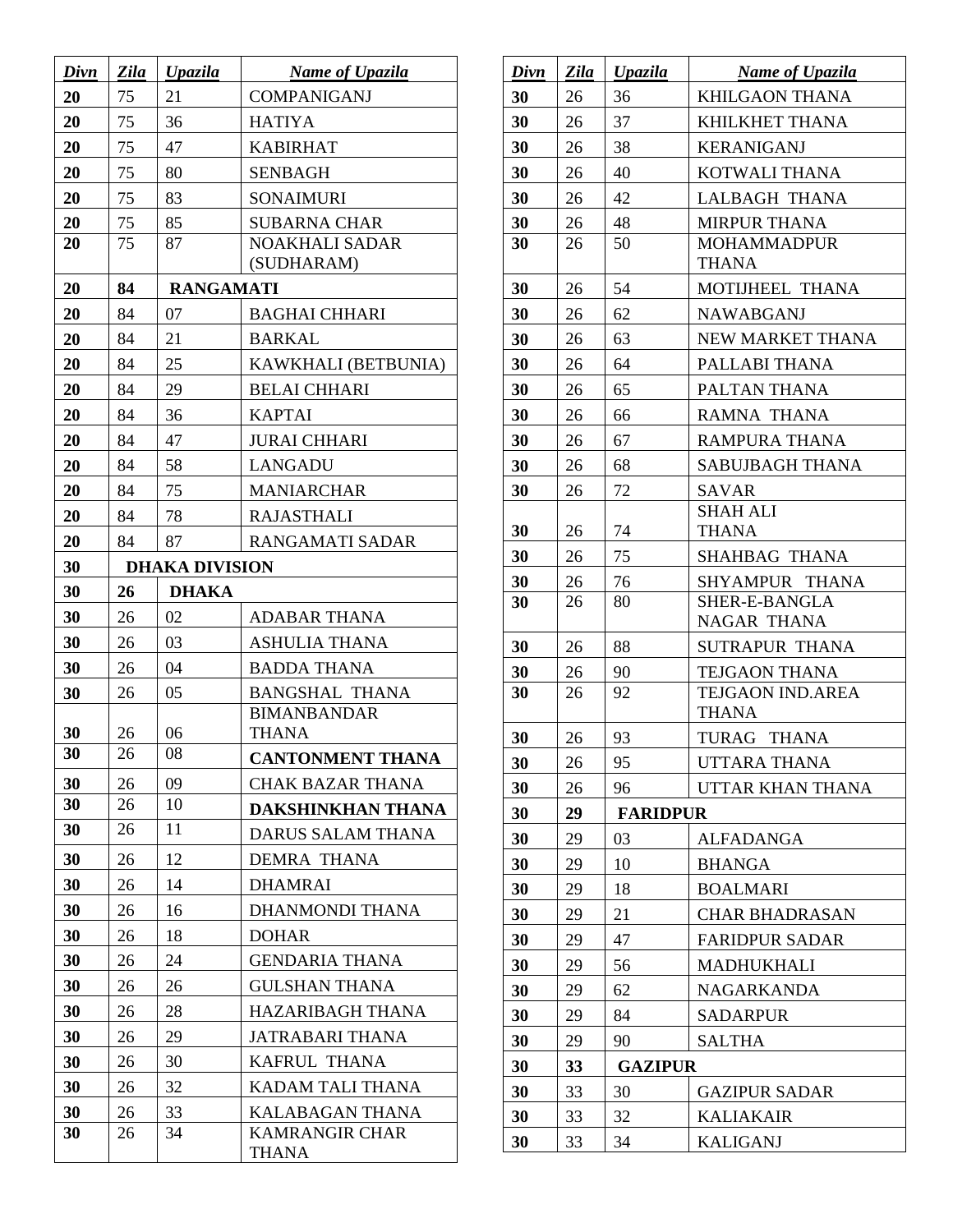| Divn | Zila | <u>Upazila</u>     | <b>Name of Upazila</b>   |
|------|------|--------------------|--------------------------|
| 30   | 33   | 36                 | <b>KAPASIA</b>           |
| 30   | 33   | 86                 | <b>SREEPUR</b>           |
| 30   | 35   | <b>GOPALGANJ</b>   |                          |
| 30   | 35   | 32                 | <b>GOPALGANJ SADAR</b>   |
| 30   | 35   | 43                 | KASHIANI                 |
| 30   | 35   | 51                 | <b>KOTALIPARA</b>        |
| 30   | 35   | 58                 | <b>MUKSUDPUR</b>         |
| 30   | 35   | 91                 | <b>TUNGIPARA</b>         |
| 30   | 39   | <b>JAMALPUR</b>    |                          |
| 30   | 39   | 07                 | BAKSHIGANJ               |
| 30   | 39   | 15                 | DEWANGANJ                |
| 30   | 39   | 29                 | <b>ISLAMPUR</b>          |
| 30   | 39   | 36                 | <b>JAMALPUR SADAR</b>    |
| 30   | 39   | 58                 | <b>MADARGANJ</b>         |
| 30   | 39   | 61                 | <b>MELANDAHA</b>         |
| 30   | 39   | 85                 | SARISHABARI              |
| 30   | 48   | <b>KISHOREGANJ</b> |                          |
| 30   | 48   | 02                 | <b>AUSTAGRAM</b>         |
| 30   | 48   | 06                 | <b>BAJITPUR</b>          |
| 30   | 48   | 11                 | <b>BHAIRAB</b>           |
| 30   | 48   | 27                 | <b>HOSSAINPUR</b>        |
| 30   | 48   | 33                 | <b>ITNA</b>              |
| 30   | 48   | 42                 | <b>KARIMGANJ</b>         |
| 30   | 48   | 45                 | <b>KATIADI</b>           |
| 30   | 48   | 49                 | <b>KISHOREGANJ SADAR</b> |
| 30   | 48   | 54                 | <b>KULIAR CHAR</b>       |
| 30   | 48   | 59                 | <b>MITHAMAIN</b>         |
| 30   | 48   | 76                 | <b>NIKLI</b>             |
| 30   | 48   | 79                 | <b>PAKUNDIA</b>          |
| 30   | 48   | 92                 | <b>TARAIL</b>            |
| 30   | 54   | <b>MADARIPUR</b>   |                          |
| 30   | 54   | 40                 | <b>KALKINI</b>           |
| 30   | 54   | 54                 | <b>MADARIPUR SADAR</b>   |
| 30   | 54   | 80                 | <b>RAJOIR</b>            |
| 30   | 54   | 87                 | <b>SHIB CHAR</b>         |
| 30   | 56   | <b>MANIKGANJ</b>   |                          |
| 30   | 56   | 10                 | <b>DAULATPUR</b>         |
| 30   | 56   | 22                 | <b>GHIOR</b>             |
| 30   | 56   | 28                 | <b>HARIRAMPUR</b>        |
| 30   | 56   | 46                 | <b>MANIKGANJ SADAR</b>   |
| 30   | 56   | 70                 | <b>SATURIA</b>           |
| 30   | 56   | 78                 | <b>SHIBALAYA</b>         |
| 30   | 56   | 82                 | <b>SINGAIR</b>           |

| Divn | <u>Zila</u> | Upazila            | <b>Name of Upazila</b> |
|------|-------------|--------------------|------------------------|
| 30   | 59          | <b>MUNSHIGANJ</b>  |                        |
| 30   | 59          | 24                 | <b>GAZARIA</b>         |
| 30   | 59          | 44                 | LOHAJANG               |
| 30   | 59          | 56                 | MUNSHIGANJ SADAR       |
| 30   | 59          | 74                 | <b>SERAJDIKHAN</b>     |
| 30   | 59          | 84                 | <b>SREENAGAR</b>       |
| 30   | 59          | 94                 | <b>TONGIBARI</b>       |
| 30   | 61          | <b>MYMENSINGH</b>  |                        |
| 30   | 61          | 13                 | <b>BHALUKA</b>         |
| 30   | 61          | 16                 | <b>DHOBAURA</b>        |
| 30   | 61          | 20                 | <b>FULBARIA</b>        |
| 30   | 61          | 22                 | <b>GAFFARGAON</b>      |
| 30   | 61          | 23                 | <b>GAURIPUR</b>        |
| 30   | 61          | 24                 | <b>HALUAGHAT</b>       |
| 30   | 61          | 31                 | <b>ISHWARGANJ</b>      |
| 30   | 61          | 52                 | MYMENSINGH SADAR       |
| 30   | 61          | 65                 | <b>MUKTAGACHHA</b>     |
| 30   | 61          | 72                 | <b>NANDAIL</b>         |
| 30   | 61          | 81                 | <b>PHULPUR</b>         |
| 30   | 61          | 94                 | <b>TRISHAL</b>         |
| 30   | 67          | <b>NARAYANGANJ</b> |                        |
| 30   | 67          | 02                 | ARAIHAZAR              |
| 30   | 67          | 04                 | SONARGAON              |
| 30   | 67          | 06                 | <b>BANDAR</b>          |
| 30   | 67          | 58                 | NARAYANGANJ SADAR      |
| 30   | 67          | 68                 | <b>RUPGANJ</b>         |
| 30   | 68          | NARSINGDI          |                        |
| 30   | 68          | 07                 | <b>BELABO</b>          |
| 30   | 68          | 52                 | <b>MANOHARDI</b>       |
| 30   | 68          | 60                 | <b>NARSINGDI SADAR</b> |
| 30   | 68          | 63                 | <b>PALASH</b>          |
| 30   | 68          | 64                 | <b>ROYPURA</b>         |
| 30   | 68          | 76                 | <b>SHIBPUR</b>         |
| 30   | 72          | <b>NETROKONA</b>   |                        |
| 30   | 72          | 04                 | <b>ATPARA</b>          |
| 30   | 72          | 09                 | <b>BARHATTA</b>        |
| 30   | 72          | 18                 | <b>DURGAPUR</b>        |
| 30   | 72          | 38                 | <b>KHALIAJURI</b>      |
| 30   | 72          | 40                 | <b>KALMAKANDA</b>      |
| 30   | 72          | 47                 | <b>KENDUA THANA</b>    |
| 30   | 72          | 56                 | <b>MADAN</b>           |
| 30   | 72          | 63                 | <b>MOHANGANJ</b>       |
| 30   | 72          | 74                 | NETROKONA SADAR        |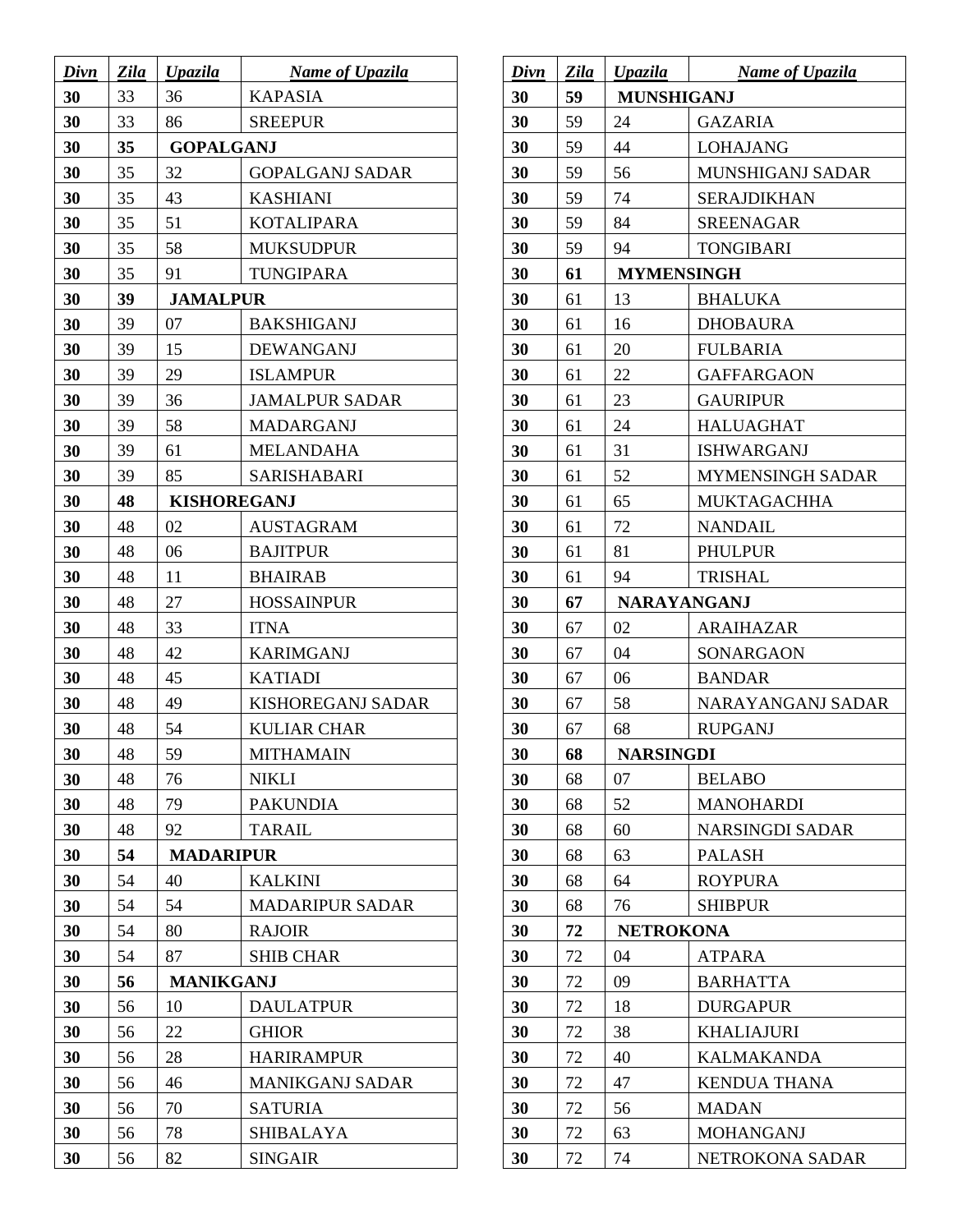| Divn | Zila | <b>Upazila</b>         | <b>Name of Upazila</b> |
|------|------|------------------------|------------------------|
| 30   | 72   | 83                     | <b>PURBADHALA</b>      |
| 30   | 82   | <b>RAJBARI</b>         |                        |
| 30   | 82   | 07                     | <b>BALIAKANDI</b>      |
| 30   | 82   | 29                     | <b>GOALANDAGHAT</b>    |
| 30   | 82   | 47                     | <b>KALUKHALI</b>       |
| 30   | 82   | 73                     | <b>PANGSHA</b>         |
| 30   | 82   | 76                     | <b>RAJBARI SADAR</b>   |
| 30   | 86   | <b>SHARIATPUR</b>      |                        |
| 30   | 86   | 14                     | <b>BHEDARGANJ</b>      |
| 30   | 86   | 25                     | <b>DAMUDYA</b>         |
| 30   | 86   | 36                     | <b>GOSAIRHAT</b>       |
| 30   | 86   | 65                     | <b>NARIA</b>           |
| 30   | 86   | 69                     | PALONG (SADAR)         |
| 30   | 86   | 94                     | <b>ZANJIRA</b>         |
| 30   | 89   | <b>SHERPUR</b>         |                        |
| 30   | 89   | 37                     | <b>JHENAIGATI</b>      |
| 30   | 89   | 67                     | <b>NAKLA</b>           |
| 30   | 89   | 70                     | <b>NALITABARI</b>      |
| 30   | 89   | 88                     | <b>SHERPUR SADAR</b>   |
| 30   | 89   | 90                     | SREEBARDI              |
| 30   | 93   | <b>TANGAIL</b>         |                        |
| 30   | 93   | 09                     | <b>BASAIL</b>          |
| 30   | 93   | 19                     | <b>BHUAPUR</b>         |
| 30   | 93   | 23                     | <b>DELDUAR</b>         |
| 30   | 93   | 25                     | <b>DHANBARI</b>        |
| 30   | 93   | 28                     | <b>GHATAIL</b>         |
| 30   | 93   | 38                     | <b>GOPALPUR</b>        |
| 30   | 93   | 47                     | <b>KALIHATI</b>        |
| 30   | 93   | 57                     | <b>MADHUPUR</b>        |
| 30   | 93   | 66                     | <b>MIRZAPUR</b>        |
| 30   | 93   | 76                     | <b>NAGARPUR</b>        |
| 30   | 93   | 85                     | <b>SAKHIPUR</b>        |
| 30   | 93   | 95                     | <b>TANGAIL SADAR</b>   |
| 40   |      | <b>KHULNA DIVISION</b> |                        |
| 40   | 01   |                        | <b>BAGERHAT</b>        |
| 40   | 01   | 08                     | <b>BAGERHAT SADAR</b>  |
| 40   | 01   | 14                     | <b>CHITALMARI</b>      |
| 40   | 01   | 34                     | <b>FAKIRHAT</b>        |
| 40   | 01   | 38                     | <b>KACHUA</b>          |
| 40   | 01   | 56                     | <b>MOLLAHAT</b>        |
| 40   | 01   | 58                     | <b>MONGLA</b>          |
| 40   | 01   | 60                     | <b>MORRELGANJ</b>      |
| 40   | 01   | 73                     | <b>RAMPAL</b>          |

| Divn     | Zila     | <b>Upazila</b>    | <b>Name of Upazila</b>              |
|----------|----------|-------------------|-------------------------------------|
| 40       | 01       | 77                | SARANKHOLA                          |
| 40       | 18       | <b>CHUADANGA</b>  |                                     |
| 40       | 18       | 07                | <b>ALAMDANGA</b>                    |
| 40       | 18       | 23                | <b>CHUADANGA SADAR</b>              |
| 40       | 18       | 31                | <b>DAMURHUDA</b>                    |
| 40       | 18       | 55                | <b>JIBAN NAGAR</b>                  |
| 40       | 41       | <b>JESSORE</b>    |                                     |
| 40       | 41       | 04                | <b>ABHAYNAGAR</b>                   |
| 40       | 41       | 09                | <b>BAGHER PARA</b>                  |
| 40       | 41       | 11                | <b>CHAUGACHHA</b>                   |
| 40       | 41       | 23                | <b>JHIKARGACHHA</b>                 |
| 40       | 41       | 38                | <b>KESHABPUR</b>                    |
| 40       | 41       | 47                | <b>KOTWALI</b>                      |
| 40       | 41       | 61                | <b>MANIRAMPUR</b>                   |
| 40       | 41       | 90                | <b>SHARSHA</b>                      |
| 40       | 44       | <b>JHENAIDAHA</b> |                                     |
| 40       | 44       | 14                | <b>HARINAKUNDA</b>                  |
| 40       | 44       | 19                | JHENAIDAHA SADAR                    |
| 40       | 44       | 33                | <b>KALIGANJ</b>                     |
| 40       | 44       | 42                | <b>KOTCHANDPUR</b>                  |
| 40       | 44       | 71                | <b>MAHESHPUR</b>                    |
| 40       | 44       | 80                | <b>SHAILKUPA</b>                    |
| 40       | 47       | <b>KHULNA</b>     |                                     |
| 40       | 47       | 12                | <b>BATIAGHATA</b>                   |
| 40       | 47       | 17                | <b>DACOPE</b>                       |
| 40       | 47       | 21                | <b>DAULATPUR THANA</b>              |
| 40       | 47       | 30                | <b>DUMURIA</b>                      |
| 40       | 47       | 40                | <b>DIGHALIA</b>                     |
| 40       | 47       | 45                | KHALISHPUR THANA                    |
| 40       | 47       | 48                | KHAN JAHAN ALI                      |
| 40       | 47       | 51                | <b>THANA</b><br><b>KHULNA SADAR</b> |
|          |          |                   | <b>THANA</b>                        |
| 40       | 47       | 53                | <b>KOYRA</b>                        |
| 40       | 47       | 64                | <b>PAIKGACHHA</b>                   |
| 40       | 47       | 69                | PHULTALA                            |
| 40       | 47       | 75                | <b>RUPSA</b>                        |
| 40       | 47       | 85                | SONADANGA THANA                     |
| 40       | 47       | 94                | <b>TEROKHADA</b>                    |
| 40       | 50       | <b>KUSHTIA</b>    |                                     |
| 40       |          |                   | <b>BHERAMARA</b>                    |
|          |          |                   |                                     |
|          | 50       | 15                |                                     |
| 40<br>40 | 50<br>50 | 39<br>63          | DAULATPUR<br><b>KHOKSA</b>          |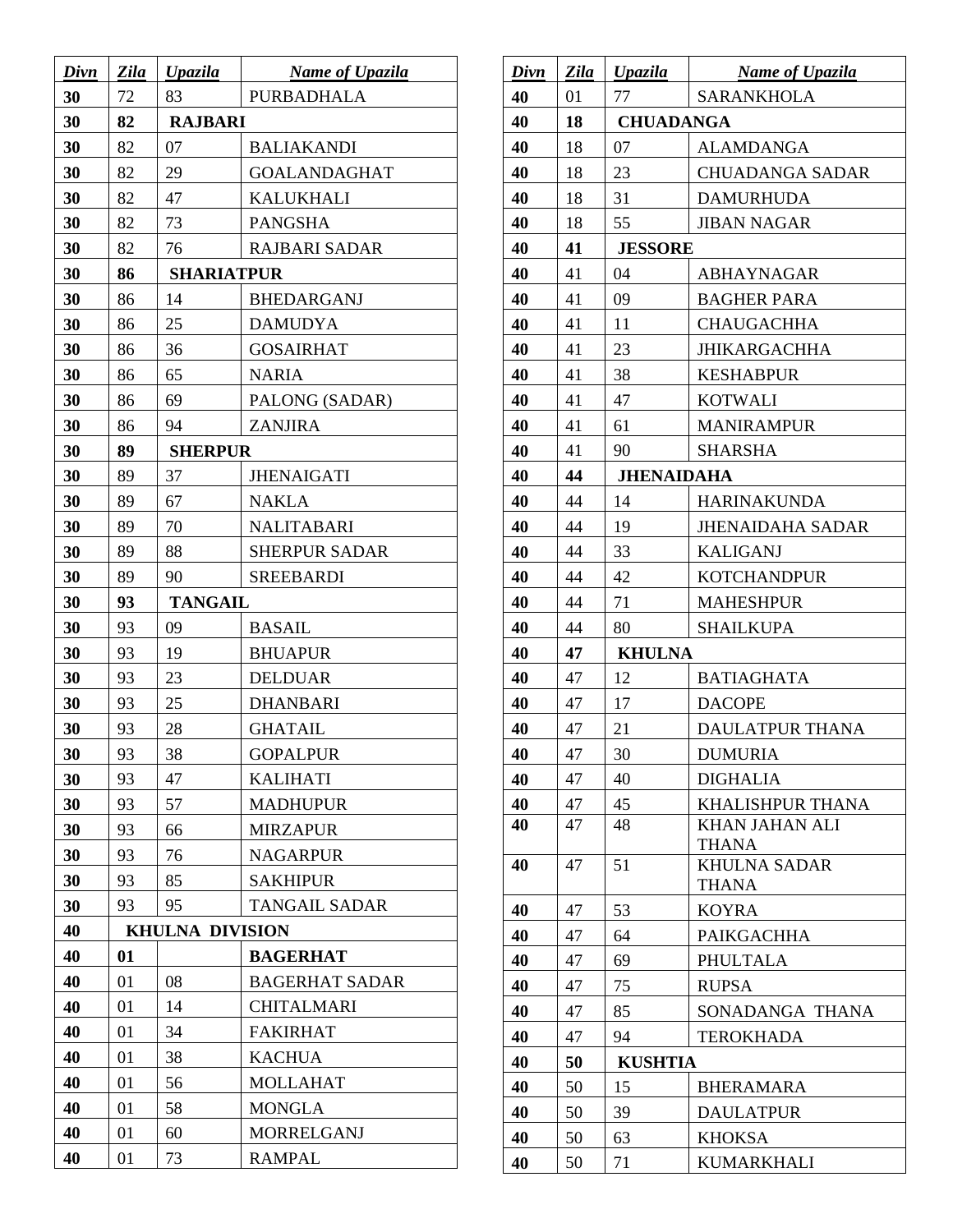| Divn | Zila | <b>Upazila</b>           | <b>Name of Upazila</b> |
|------|------|--------------------------|------------------------|
| 40   | 50   | 79                       | <b>KUSHTIA SADAR</b>   |
| 40   | 50   | 94                       | <b>MIRPUR</b>          |
| 40   | 55   | <b>MAGURA</b>            |                        |
| 40   | 55   | 57                       | <b>MAGURA SADAR</b>    |
| 40   | 55   | 66                       | <b>MOHAMMADPUR</b>     |
| 40   | 55   | 85                       | SHALIKHA               |
| 40   | 55   | 95                       | <b>SREEPUR</b>         |
| 40   | 57   | <b>MEHERPUR</b>          |                        |
| 40   | 57   | 47                       | <b>GANGNI</b>          |
| 40   | 57   | 60                       | <b>MUJIB NAGAR</b>     |
| 40   | 57   | 87                       | <b>MEHERPUR SADAR</b>  |
| 40   | 65   | <b>NARAIL</b>            |                        |
| 40   | 65   | 28                       | <b>KALIA</b>           |
| 40   | 65   | 52                       | <b>LOHAGARA</b>        |
| 40   | 65   | 76                       | <b>NARAIL SADAR</b>    |
| 40   | 87   | <b>SATKHIRA</b>          |                        |
| 40   | 87   | 04                       | ASSASUNI               |
| 40   | 87   | 25                       | <b>DEBHATA</b>         |
| 40   | 87   | 43                       | <b>KALAROA</b>         |
| 40   | 87   | 47                       | <b>KALIGANJ</b>        |
| 40   | 87   | 82                       | <b>SATKHIRA SADAR</b>  |
| 40   | 87   | 86                       | <b>SHYAMNAGAR</b>      |
| 40   | 87   | 90                       | <b>TALA</b>            |
| 50   |      | <b>RAJSHAHI DIVISION</b> |                        |
| 50   | 10   | <b>BOGRA</b>             |                        |
| 50   | 10   | 06                       | <b>ADAMDIGHI</b>       |
| 50   | 10   | 20                       | <b>BOGRA SADAR</b>     |
| 50   | 10   | 27                       | <b>DHUNAT</b>          |
| 50   | 10   | 33                       | <b>DHUPCHANCHIA</b>    |
| 50   | 10   | 40                       | <b>GABTALI</b>         |
| 50   | 10   | 54                       | <b>KAHALOO</b>         |
| 50   | 10   | 67                       | <b>NANDIGRAM</b>       |
| 50   | 10   | 81                       | <b>SARIAKANDI</b>      |
| 50   | 10   | 85                       | <b>SHAJAHANPUR</b>     |
| 50   | 10   | 88                       | <b>SHERPUR</b>         |
| 50   | 10   | 94                       | <b>SHIBGANJ</b>        |
| 50   | 10   | 95                       | <b>SONATOLA</b>        |
| 50   | 38   | <b>JOYPURHAT</b>         |                        |
| 50   | 38   | 13                       | AKKELPUR               |
| 50   | 38   | 47                       | <b>JOYPURHAT SADAR</b> |
| 50   | 38   | 58                       | <b>KALAI</b>           |
| 50   | 38   | 61                       | <b>KHETLAL</b>         |
| 50   | 38   | 74                       | <b>PANCHBIBI</b>       |

| Divn | Zila | Upazila         | <b>Name of Upazila</b>  |
|------|------|-----------------|-------------------------|
| 50   | 64   | <b>NAOGAON</b>  |                         |
| 50   | 64   | 03              | <b>ATRAI</b>            |
| 50   | 64   | 06              | <b>BADALGACHHI</b>      |
| 50   | 64   | 28              | <b>DHAMOIRHAT</b>       |
| 50   | 64   | 47              | <b>MANDA</b>            |
| 50   | 64   | 50              | <b>MAHADEBPUR</b>       |
| 50   | 64   | 60              | <b>NAOGAON SADAR</b>    |
| 50   | 64   | 69              | <b>NIAMATPUR</b>        |
| 50   | 64   | 75              | <b>PATNITALA</b>        |
| 50   | 64   | 79              | <b>PORSHA</b>           |
| 50   | 64   | 85              | <b>RANINAGAR</b>        |
| 50   | 64   | 86              | SAPAHAR                 |
| 50   | 69   | <b>NATORE</b>   |                         |
| 50   | 69   | 09              | <b>BAGATI PARA</b>      |
| 50   | 69   | 15              | <b>BARAIGRAM</b>        |
| 50   | 69   | 41              | <b>GURUDASPUR</b>       |
| 50   | 69   | 44              | <b>LALPUR</b>           |
| 50   | 69   | 63              | <b>NATORE SADAR</b>     |
| 50   | 69   | 91              | <b>SINGRA</b>           |
| 50   | 70   |                 | <b>CHAPAI NABABGANJ</b> |
| 50   | 70   | 18              | <b>BHOLAHAT</b>         |
| 50   | 70   | 37              | <b>GOMASTAPUR</b>       |
| 50   | 70   | 56              | <b>NACHOLE</b>          |
| 50   | 70   | 66              | <b>NABABGANJ SADAR</b>  |
| 50   | 70   | 88              | <b>SHIBGANJ</b>         |
| 50   | 76   | <b>PABNA</b>    |                         |
| 50   | 76   | 05              | ATGHARIA                |
| 50   | 76   | 16              | <b>BERA</b>             |
| 50   | 76   | 19              | <b>BHANGURA</b>         |
| 50   | 76   | 22              | <b>CHATMOHAR</b>        |
| 50   | 76   | 33              | <b>FARIDPUR</b>         |
| 50   | 76   | 39              | <b>ISHWARDI</b>         |
| 50   | 76   | 55              | PABNA SADAR             |
| 50   | 76   | 72              | <b>SANTHIA</b>          |
| 50   | 76   | 83              | <b>SUJANAGAR</b>        |
| 50   | 81   | <b>RAJSHAHI</b> |                         |
| 50   | 81   | 10              | <b>BAGHA</b>            |
| 50   | 81   | 12              | <b>BAGHMARA</b>         |
| 50   | 81   | 22              | <b>BOALIA THANA</b>     |
| 50   | 81   | 25              | <b>CHARGHAT</b>         |
| 50   | 81   | 31              | <b>DURGAPUR</b>         |
| 50   | 81   | 34              | <b>GODAGARI</b>         |
| 50   | 81   | 40              | <b>MATIHAR THANA</b>    |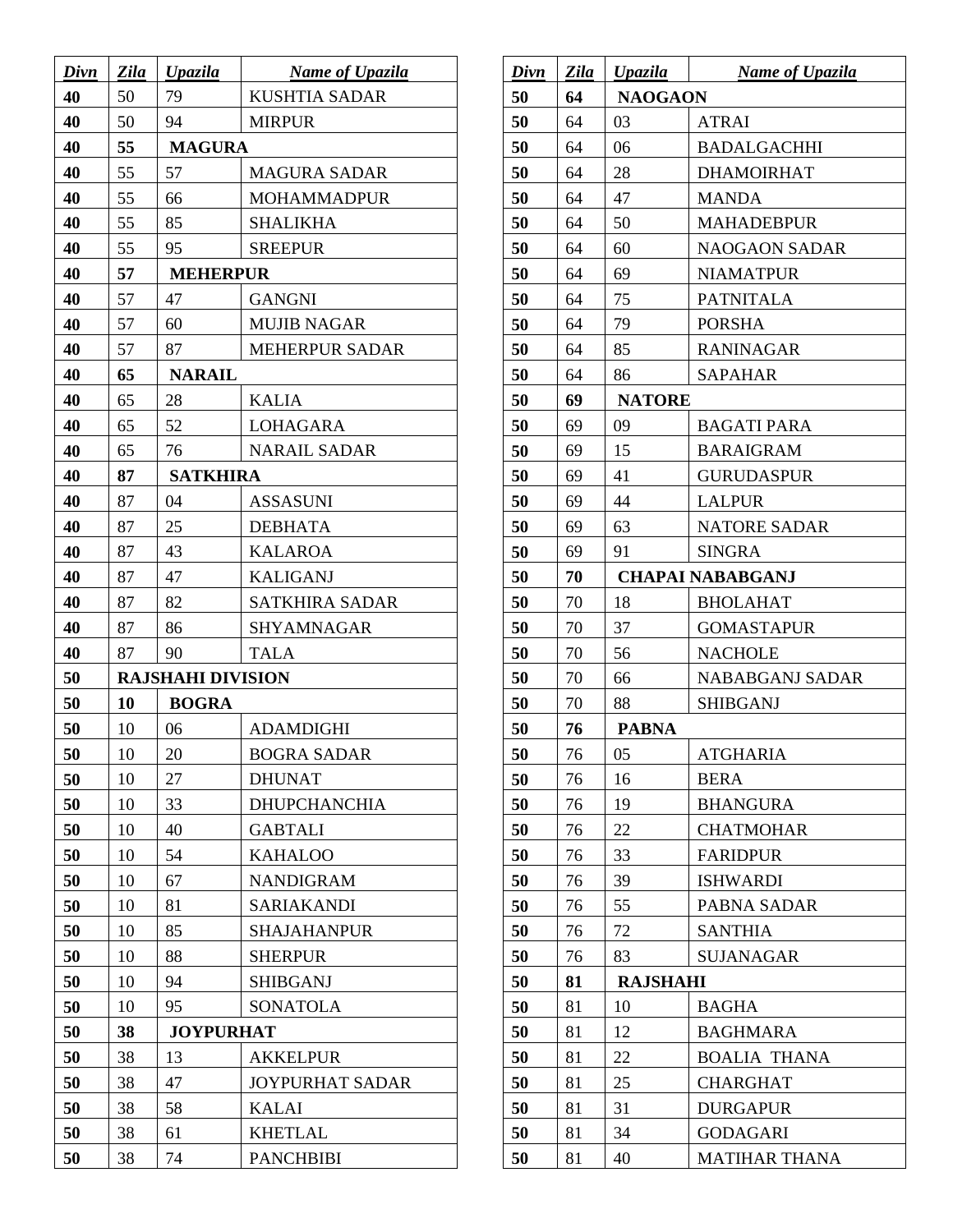| Divn                 | Zila                 | Upazila                 | <b>Name of Upazila</b>                                           |  |
|----------------------|----------------------|-------------------------|------------------------------------------------------------------|--|
| 50                   | 81                   | 53                      | <b>MOHANPUR</b>                                                  |  |
| 50                   | 81                   | 72                      | <b>PABA</b>                                                      |  |
| 50                   | 81                   | 82                      | <b>PUTHIA</b>                                                    |  |
| 50                   | 81                   | 85                      | RAJPARA THANA                                                    |  |
| 50                   | 81                   | 90                      | <b>SHAH MAKHDUM</b>                                              |  |
|                      |                      |                         | <b>THANA</b>                                                     |  |
| 50                   | 81                   | 94                      | <b>TANORE</b>                                                    |  |
| 50                   | 88                   | <b>SIRAJGANJ</b>        |                                                                  |  |
| 50                   | 88                   | 11                      | <b>BELKUCHI</b>                                                  |  |
| 50                   | 88                   | 27                      | <b>CHAUHALI</b>                                                  |  |
| 50                   | 88                   | 44                      | <b>KAMARKHANDA</b>                                               |  |
| 50                   | 88                   | 50                      | <b>KAZIPUR</b>                                                   |  |
| 50                   | 88                   | 61                      | <b>ROYGANJ</b>                                                   |  |
| 50                   | 88                   | 67                      | <b>SHAHJADPUR</b>                                                |  |
| 50                   | 88                   | 78                      | <b>SIRAJGANJ SADAR</b>                                           |  |
| 50                   | 88                   | 89                      | <b>TARASH</b>                                                    |  |
| 50                   | 88                   | 94                      | <b>ULLAH PARA</b>                                                |  |
| 55                   |                      | <b>RANGPUR DIVISION</b> |                                                                  |  |
| 55                   | 27                   | <b>DINAJPUR</b>         |                                                                  |  |
| 55                   | 27                   | 10                      | <b>BIRAMPUR</b>                                                  |  |
| 55                   | 27                   | 12                      | <b>BIRGANJ</b>                                                   |  |
| 55                   | 27                   | 17                      | <b>BIRAL</b>                                                     |  |
| 55                   | 27                   | 21                      | <b>BOCHAGANJ</b>                                                 |  |
| 55                   | 27                   | 30                      | CHIRIRBANDAR                                                     |  |
| 55                   | 27                   | 38                      | <b>FULBARI</b>                                                   |  |
| 55                   | 27                   | 43                      | <b>GHORAGHAT</b>                                                 |  |
| 55                   | 27                   | 47                      | <b>HAKIMPUR</b>                                                  |  |
| 55                   | 27                   | 56                      | <b>KAHAROLE</b>                                                  |  |
| 55                   | 27                   | 60                      | <b>KHANSAMA</b>                                                  |  |
| 55                   | 27                   | 64                      | <b>DINAJPUR SADAR</b>                                            |  |
| 55                   | 27                   | 69                      | <b>NAWABGANJ</b>                                                 |  |
| 55                   | 27                   | 77                      | <b>PARBATIPUR</b>                                                |  |
| 55                   | 32                   | <b>GAIBANDHA</b>        |                                                                  |  |
| 55                   | 32<br>32             | 21<br>24                | <b>FULCHHARI</b><br><b>GAIBANDHA SADAR</b>                       |  |
| 55<br>55             |                      |                         |                                                                  |  |
|                      | 32                   | 30                      | <b>GOBINDAGANJ</b>                                               |  |
| 55<br>55             | 32<br>32             | 67<br>82                | PALASHBARI<br><b>SADULLAPUR</b>                                  |  |
|                      |                      |                         |                                                                  |  |
| 55                   | 32                   | 88                      | <b>SAGHATTA</b>                                                  |  |
|                      |                      |                         |                                                                  |  |
|                      |                      | <b>KURIGRAM</b>         |                                                                  |  |
|                      |                      |                         |                                                                  |  |
| 55<br>55<br>55<br>55 | 32<br>49<br>49<br>49 | 91<br>06<br>08          | <b>SUNDARGANJ</b><br><b>BHURUNGAMARI</b><br><b>CHAR RAJIBPUR</b> |  |

| Divn | Zila | Upazila                | <b>Name of Upazila</b>   |
|------|------|------------------------|--------------------------|
| 55   | 49   | 09                     | <b>CHILMARI</b>          |
| 55   | 49   | 18                     | PHULBARI                 |
| 55   | 49   | 52                     | <b>KURIGRAM SADAR</b>    |
| 55   | 49   | 61                     | <b>NAGESHWARI</b>        |
| 55   | 49   | 77                     | <b>RAJARHAT</b>          |
| 55   | 49   | 79                     | <b>RAUMARI</b>           |
| 55   | 49   | 94                     | <b>ULIPUR</b>            |
| 55   | 52   | <b>LALMONIRHAT</b>     |                          |
| 55   | 52   | 02                     | <b>ADITMARI</b>          |
| 55   | 52   | 33                     | <b>HATIBANDHA</b>        |
| 55   | 52   | 39                     | <b>KALIGANJ</b>          |
| 55   | 52   | 55                     | <b>LALMONIRHAT SADAR</b> |
| 55   | 52   | 70                     | <b>PATGRAM</b>           |
| 55   | 73   | <b>NILPHAMARI</b>      |                          |
| 55   | 73   | 12                     | <b>DIMLA</b>             |
| 55   | 73   | 15                     | <b>DOMAR</b>             |
| 55   | 73   | 36                     | <b>JALDHAKA</b>          |
| 55   | 73   | 45                     | <b>KISHOREGANJ</b>       |
| 55   | 73   | 64                     | NILPHAMARI SADAR         |
| 55   | 73   | 85                     | <b>SAIDPUR</b>           |
| 55   | 77   | <b>PANCHAGARH</b>      |                          |
| 55   | 77   | 04                     | <b>ATWARI</b>            |
| 55   | 77   | 25                     | <b>BODA</b>              |
| 55   | 77   | 34                     | <b>DEBIGANJ</b>          |
| 55   | 77   | 73                     | PANCHAGARH SADAR         |
| 55   | 77   | 90                     | <b>TENTULIA</b>          |
| 55   | 85   | <b>RANGPUR</b>         |                          |
| 55   | 85   | 03                     | <b>BADARGANJ</b>         |
| 55   | 85   | 27                     | <b>GANGACHARA</b>        |
| 55   | 85   | 42                     | <b>KAUNIA</b>            |
| 55   | 85   | 49                     | <b>RANGPUR SADAR</b>     |
| 55   | 85   | 58                     | <b>MITHA PUKUR</b>       |
| 55   | 85   | 73                     | <b>PIRGACHHA</b>         |
| 55   | 85   | 76                     | PIRGANJ                  |
| 55   | 85   | 92                     | <b>TARAGANJ</b>          |
| 55   | 94   | <b>THAKURGAON</b>      |                          |
| 55   | 94   | 08                     | <b>BALIADANGI</b>        |
| 55   | 94   | 51                     | <b>HARIPUR</b>           |
| 55   | 94   | 82                     | PIRGANJ                  |
| 55   | 94   | 86                     | RANISANKAIL              |
| 55   | 94   | 94                     | <b>THAKURGAON SADAR</b>  |
| 60   |      | <b>SYLHET DIVISION</b> |                          |
| 60   | 36   | <b>HABIGANJ</b>        |                          |